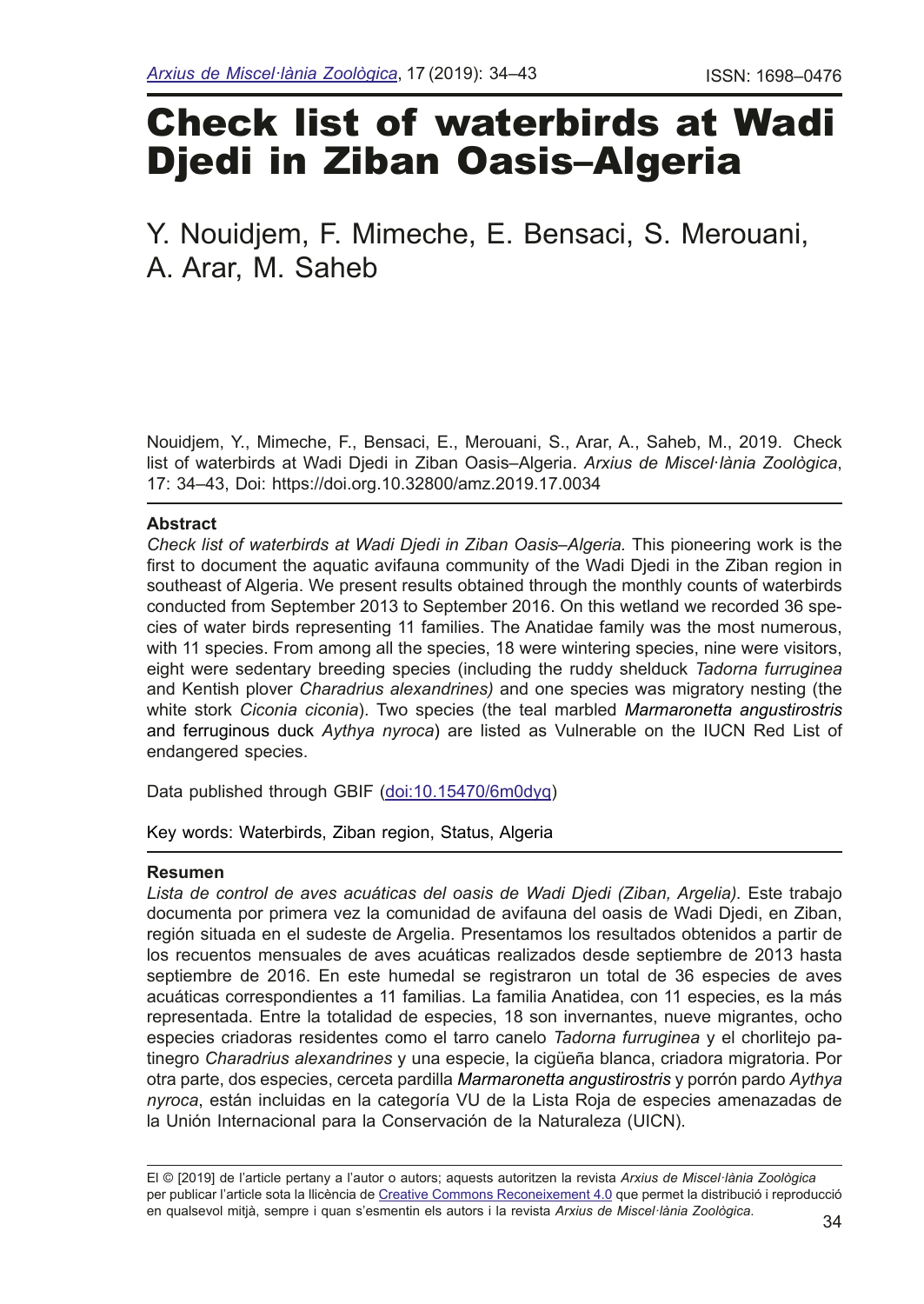Datos publicados en GBIF ([doi:10.15470/6m0dyq](https://www.gbif.org/dataset/a7f7e3f4-4557-4ffe-8bde-25e719d4b85c))

Palabras clave: Aves acuáticas, Región de Ziban, Estatus, Argelia

#### **Resum**

Llista de control d'ocells aquàtics de l'oasi de Wadi Diedi (Ziban, Algèria). Aquest treball documenta per primera vegada la comunitat d'avifauna de l'oasi de Wadi Djedi, a Ziban, regió situada al sud–est d'Algèria. Presentem els resultats obtinguts a partir dels recomptes mensuals d'ocells aquàtics fets des del setembre de 2013 fns al setembre de 2016. En aquesta zona humida es van registrar un total de 36 espècies d'ocells aquàtics corresponents a 11 famílies. La família Anatidea, amb 11 espècies, és la més representada. Entre el conjunt d'espècies, 18 són hivernants, nou migrants, vuit espècies criadores residents com ara l'ànec canyella *Tadorna furruginea* i el corriol camanegre *Charadrius alexandrines* i una espècie, la cigonya blanca, criadora migratòria. D'altra banda, dues espècies, el xarxet marbrenc *Marmaronetta angustirostris* i el morell xocolater *Aythya nyroca*, estan incloses a la categoria VU de la Llista Roja d'espècies amenaçades de la Unió Internacional per a la Conservació de la Natura (UICN).

Dades publicades a GBIF [\(doi:10.15470/6m0dyq\)](https://www.gbif.org/dataset/a7f7e3f4-4557-4ffe-8bde-25e719d4b85c)

Paraules clau: Ocells aquàtics, Regió de Ziban, Estatus, Algèria.

*Received: 30/01/2019; Conditional acceptance: 28/02/2019; Final acceptance: 06/03/2019*

*Yassine Nouidjem, Ettayib Bensaci, Abdelkrim Arar, Department of Natural and Life Sciences, Faculty of Sciences, University of M'sila, M'sila, Algeria.- Sakina Merouani, Menouar*  Saheb, Department of Natural and Life Sciences, University of Oum El Bouaghi, Oum El *Bouaghi Algeria.- Fateh Mimeche, Department of Agricultural Sciences, Faculty of Sciences, University of M'sila, M'sila, Algeria.*

Corresponding author: Fateh Mimeche, E–mail: mimechefateh[@gmail.com](mailto:mimechefateh%40gmail.com?subject=)

ORCID ID:

Yassine Nouidjem: https://orcid.org/0000–0003–0342–0652 Fateh Mimeche: [http://orcid.org/0000–0002–9135–6760](http://orcid.org/0000-0002-9135-6760?lang=fr) Ettayib Bensaci: https://orcid.org[/0000–0003–2549–4871](https://orcid.org/0000-0003-2549-4871) Abdelkrim Arar: https://orcid.org/0000–0003–0675–6696

# **Introduction**

North Africa has a great variety of wetlands that are wintering and stopover sites for several Palearctic migratory birds (Fishpool and Evans, 2001). Algeria contains a wide variety of wetlands that are major staging posts and wintering grounds for migrating birds (Stevenson et al., 1988).

Waterbirds are an important component of the biotic community of aquatic ecosystems (Green and Elmberg, 2014)**.** In the Algerian Sahara, waterbirds are relatively well known due to data collected by several ornithologists in the past (Heim de Balsac and Mayaud 1962; Ledant et al., 1981; Isenmann and Moali, 2000). These early works were based on observations recorded intermittently in a few wetlands.

Since then, most ecological studies of the aquatic avifauna of the Saharan wetlands in the Oued Righ valley consist of ecological monitoring of wintering and breeding populations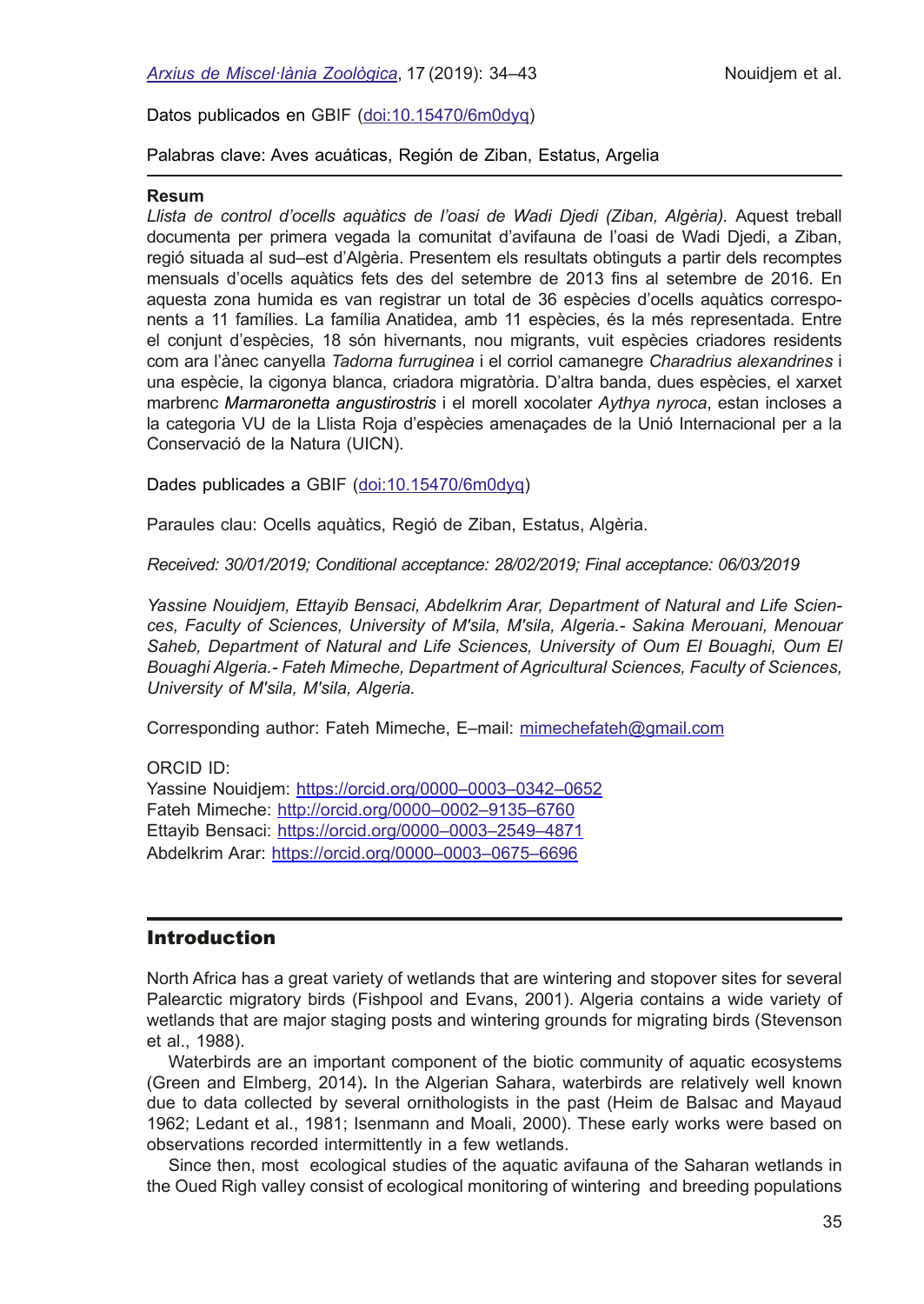

Fig. 1. Location of Wadi Djedi, Ziban region, southeast of Algeria. *Fig. 1. Localización de Wadi Djedi, Ziban, sudeste de Argeli*a.

of rare and endangered species (Houhamdi et al., 2008; Nouidjem et al., 2012, 2014, 2015, 2016; Bouzegag et al., 2013; Bensaci et al., 2010, 2013, 2015).

Few studies have been performed to determine the ecological importance and especially the ornithological value of Wadi Djedi. Here we present the preliminary data of our waterbird survey aiming to evaluate the status of species using this wetland.

## Material and methods

#### Study area

The Ziban oasis is located in the east of Algeria, south of the Aurès Mountains (5º 44' 00'' N, 35º 51' 00'' E). The region is characterized by the arid Mediterranean climate. The average maximum temperature is 41.38 ºC in August and the minimum temperature during January is 8.26 ºC. Precipitation averaged about 128 mm over the last ten years (2004–2014). Wadi Djedi in the Ziban oasis is one of the largest Saharan rivers. It originates in the Saharan Atlas Mountains at an altitude of about 1,400 m and it flows for about approximately 480 km from west to east (fg. 1). During the rainy season (winter), the river helps to raise the water level of Chott Melrhir (Ballais, 2010). The fora is dominated by *Tamarix gallica, Atriplex halimus, Phragmites australis, Typha elephantina* and *Juncus maritimus.*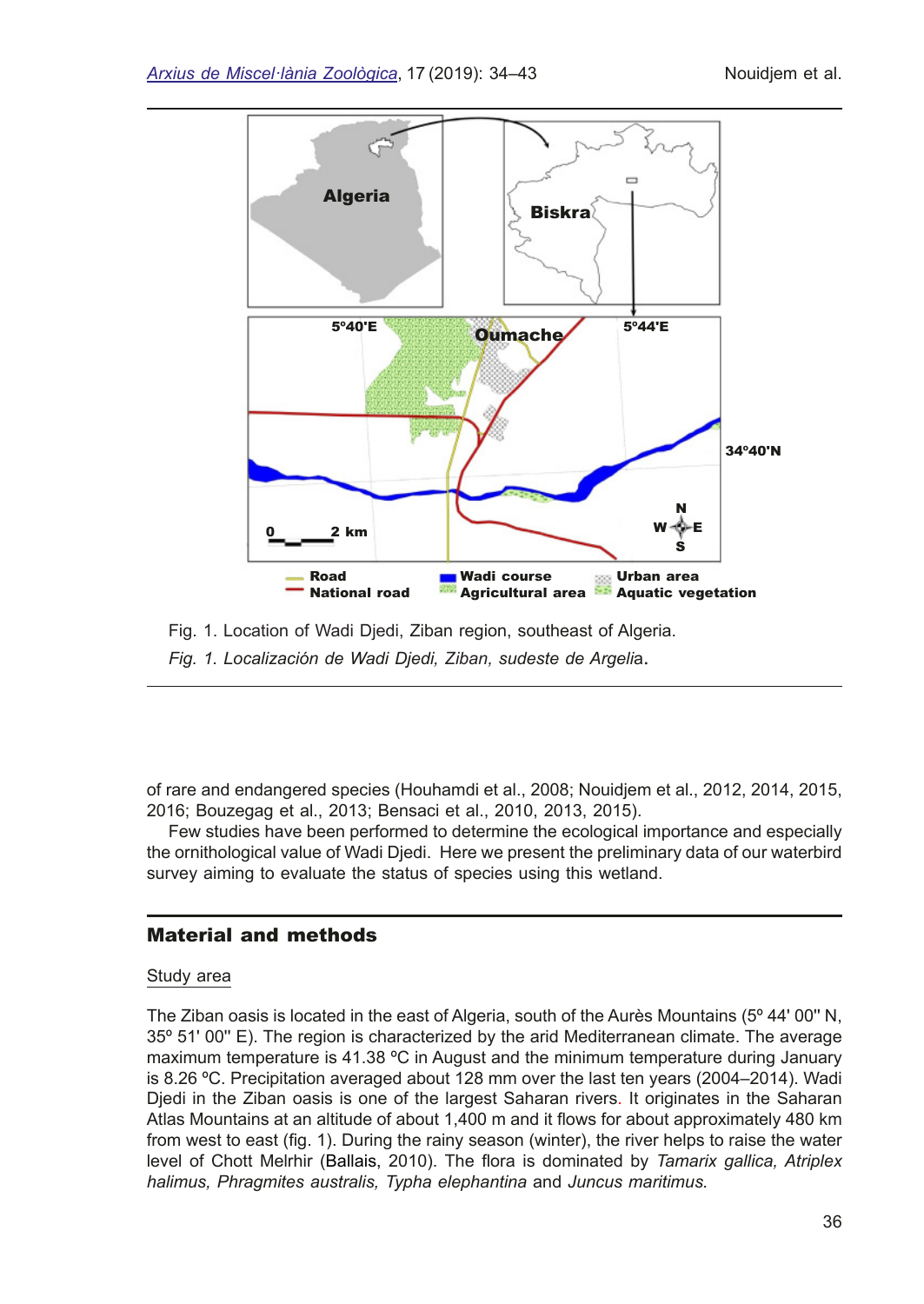

Fig. 2. Phoenicopteridae Family in Wadi Djedi in the Ziban oasis. *Fig. 2. Familia Phoenicopteridae en Wadi Djedi en el desierto de Ziban.*

#### Data acquisition

This study was undertaken through monthly bird counts from September 2013 to September 2016 using binoculars and a telescope KOWA (20×60). Surveys were conducted at three stations on the edges of the Wadi (fg. 2) to obtain consistent data. Individual counts were conducted when the numbers of birds present was small. When more than 200 birds were present, total numbers were estimated by dividing the flock into small equal blocks (50–200 birds according to flock size) and counting the number of blocks (Blondel, 1975). This latter method is that most commonly used in the winter counts of waterfowl (Lamotte and Bourlière, 1969). The bird community was sampled by performing counts of waterbirds from vantage points with unlimited distance (Blondel, 1975; Legendre and Legendre, 1979). Three sampling points were chosen for the bird count.

# **Results**

The study revealed that the waterbird community of this wetland is composed of 36 species belonging to 11 families (table 1; GBIF dataset [\(Doi:10.15470/6m0dyq\)](https://www.gbif.org/dataset/a7f7e3f4-4557-4ffe-8bde-25e719d4b85c)). The Anatidae Family with 11 species was found to be the richest in species number, followed by Scolopacidae (nine species), and Ardeidae (four species). Four families were doubleton (two species): Rallidae, Recurvirostridae, Threskiornithidae and Charadriidae. Singleton families, that is, those represented by a single species, were Phalacrocoraciidae, Ciconiidae, Phoenicopteridae and Accipitridae (fig. 3).

 The species observed represent different phonologic status: wintering species accounted for over 50% of all the observed birds (52.78%), followed in order by migrants (25%), resident breeders (19.44%) and migratory breeders (2.78%) (fig. 4).

#### Anatidae

Eleven duck species were noted (fg. 3, fg. 5). Three species were resident breeders: mallard *Anas platyrhynchos*, ruddy shelduck *Tadorna ferruginea* and shelduck *Tadorna tadorna*. Five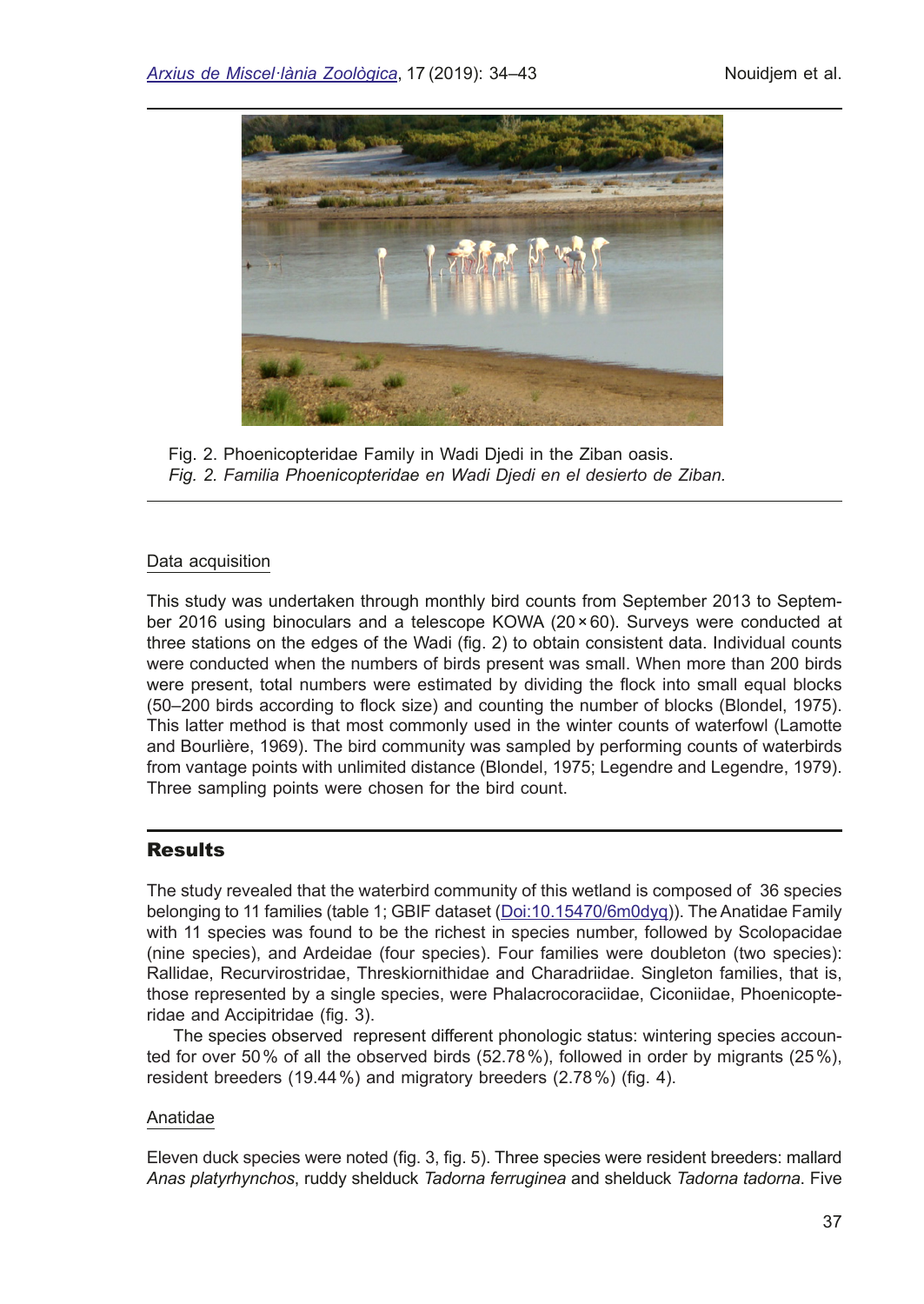Table 1. Waterbirds recorded at Wadi Djedi from 2013 to 2016: +, status of waterbirds; RB, resident breeder; W, wintering; MB, migratory breeder; M, migrant; N, number.

*Tabla 1. Aves acuáticas registradas en Wadi Djedi durante el periodo 2013–2016: +, estatus de las aves acuáticas; RB, criador residente; W, invernante; MB, criador migratorio; M, migrante; N, número.*

|                             |                       | <b>Status</b> |           |           |           |     |                   |
|-----------------------------|-----------------------|---------------|-----------|-----------|-----------|-----|-------------------|
| <b>Species</b>              |                       | <b>RB</b>     | W         | <b>MB</b> | M         | N   | <b>Date</b>       |
| <b>Familly Anatidae</b>     |                       |               |           |           |           |     |                   |
| Anas platyrhynchos          | Mallard               | +             |           |           |           | 35  | January 2016      |
| Anas penelope               | Eurasian wigeon       |               | $\ddot{}$ |           |           | 114 | December 2014     |
| Anas strepera               | Gadwall               |               |           |           | +         | 08  | February 2015     |
| Anas crecca                 | Common teal           |               | $\ddot{}$ |           |           | 750 | December 2014     |
| Anas querquedula            | Garganey              |               |           |           | +         | 06  | March 2015        |
| Anas clypeata               | Northen shoveler      |               | $\ddot{}$ |           |           | 550 | October 2014      |
| Anas acuta                  | Northen pintail       |               |           |           | +         | 36  | October 2014      |
| Tadorna ferruginea          | Ruddy shelduck        | +             |           |           |           | 35  | January 2015      |
| Tadorna tadorna             | Common shelduck       | +             |           |           |           | 57  | November 2014     |
| Aythya nyroca               | Ferruginous duck      |               | $\ddot{}$ |           |           | 25  | February 2015     |
| Marmaronetta angustirostris | Marbled teal          |               | $\ddot{}$ |           |           | 422 | December 2014     |
| Family Ardeidae             |                       |               |           |           |           |     |                   |
| <b>Bubulcus ibis</b>        | Cattle egret          |               | $\ddot{}$ |           |           | 180 | December 2013     |
| Egretta garzetta            | Little egret          |               | +         |           |           | 25  | October 2013      |
| Ardea alba                  | Great egret           |               |           |           | +         | 8   | March 2014        |
| Ardea cinerea               | Grey heron            |               | $\ddot{}$ |           |           | 31  | October 2015      |
| Family Scolopacidae         |                       |               |           |           |           |     |                   |
| Tringa nebularia            | Common greenshank     |               | +         |           |           | 12  | December 2014     |
| Tringa erythropus           | Spotted redshank      |               | +         |           |           | 25  | November 2014     |
| Tringa totanus              | Common redshank       |               |           |           | +         | 16  | <b>March 2015</b> |
| Tringa stagnatilis          | Sandpiper             |               |           |           | $\ddot{}$ | 08  | February 2014     |
| Tringa ochropus             | Green sandpiper       |               | +         |           |           | 35  | November 2014     |
| Actitis hypoleucos          | Common sandpiper      |               | +         |           |           | 14  | October 2014      |
| Gallinago gallinago         | Common snipe          |               |           |           | +         | 10  | April 2015        |
| Calidris alpina             | Dunlin                |               |           |           | +         | 19  | March 2015        |
| Calidris minuta             | <b>Little Stint</b>   |               | $\ddot{}$ |           |           | 45  | October 2013      |
| <b>Family Rallidae</b>      |                       |               |           |           |           |     |                   |
| Gallinula chloropus         | Common moorhen        | +             |           |           |           | 75  | March 2014        |
| Fulica atra                 | Common coot           | +             |           |           |           | 62  | April 2014        |
| Family Recurvirostridae     |                       |               |           |           |           |     |                   |
| Himantopus himantops        | Black-winged stilt    |               |           |           |           | 220 | December 2014     |
| Recurvirostra avosetta      | Avocet                | +             |           |           |           | 95  | November 2014     |
| Family Threskiornithidae    |                       |               |           |           |           |     |                   |
| Plegadis falcinellus        | Glossy ibis           |               | +         |           |           | 18  | October 2013      |
| Platalea leucorodia         | Eurasian spoonbill    |               | +         |           |           | 12  | November 2013     |
| Family Charadriidae         |                       |               |           |           |           |     |                   |
| Charadrius hiaticula        | Ringed plover         |               |           |           | +         | 65  | December 2014     |
| Charadrius alexandrinus     | Kentish plover        | +             |           |           |           | 135 | December 2014     |
| Family Phalacrocoraciidae   |                       |               |           |           |           |     |                   |
| Phalacrocorax carbo         | Great cormorant       |               | +         |           |           | 65  | November 2015     |
| Family Ciconiidae           |                       |               |           |           |           |     |                   |
| Ciconia ciconia             | White stork           |               |           | $\pmb{+}$ |           | 87  | October 2013      |
|                             |                       |               |           |           |           |     |                   |
| Family Phoenicopteridae     |                       |               |           |           |           |     |                   |
| Phoenicopterus roseus       | Greater flamingo      |               | $\ddot{}$ |           |           | 280 | January 2014      |
| Family Accipitridae         |                       |               |           |           |           |     |                   |
| Circus aeruginosus          | Western marsh-harrier |               | $\ddot{}$ |           |           | 07  | November 2013     |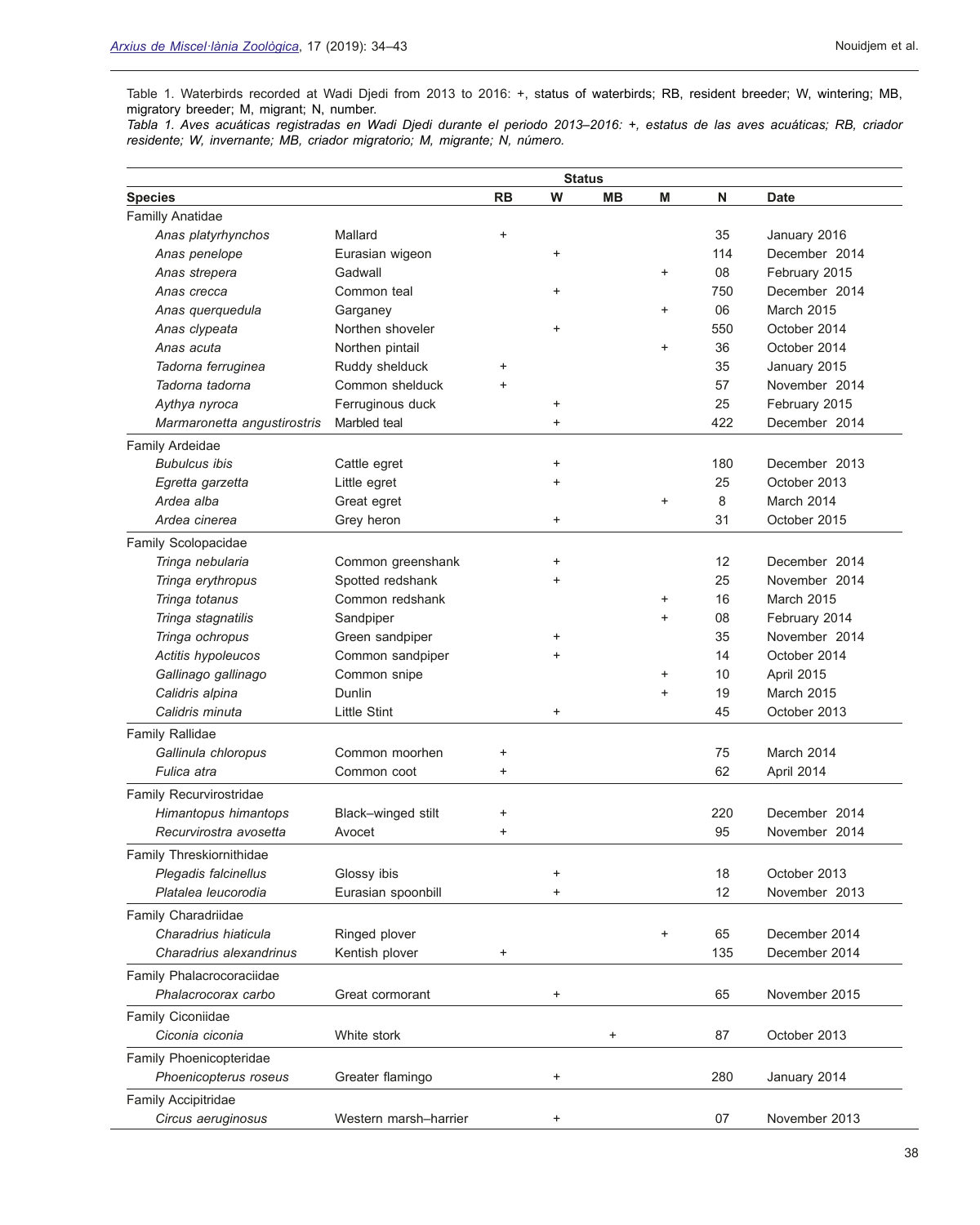

Fig. 3. Species richness of waterbirds from different families during the study period at Wadi Djedi.

*Fig. 3. Riqueza específca de aves acuáticas pertenecientes a diferentes familias durante el periodo de estudio en Wadi Djedi.*

species were wintering birds: Northen shoveler *Anas clypeata*, Eurasian wigeon *Anas penelope*, common teal *Anas crecca*, marbled teal *Marmaronetta angustirostris* and ferruginous duck *Aythya nyroca*.

The three remaining species were migrants: Northern pintail *Anas acuta*, gadwall *Anas strepera* and garganey *Anas querquedula* (table 1). The maximum count of Anatidae recorded at the study site (all species included) was over 2,000 individuals.



Fig. 4. Status of waterbirds at Wadi Djedi from 2013 to 2016. *Fig. 4. Estatus de las aves acuáticas de Wadi Djedi de 2013 a 2016.*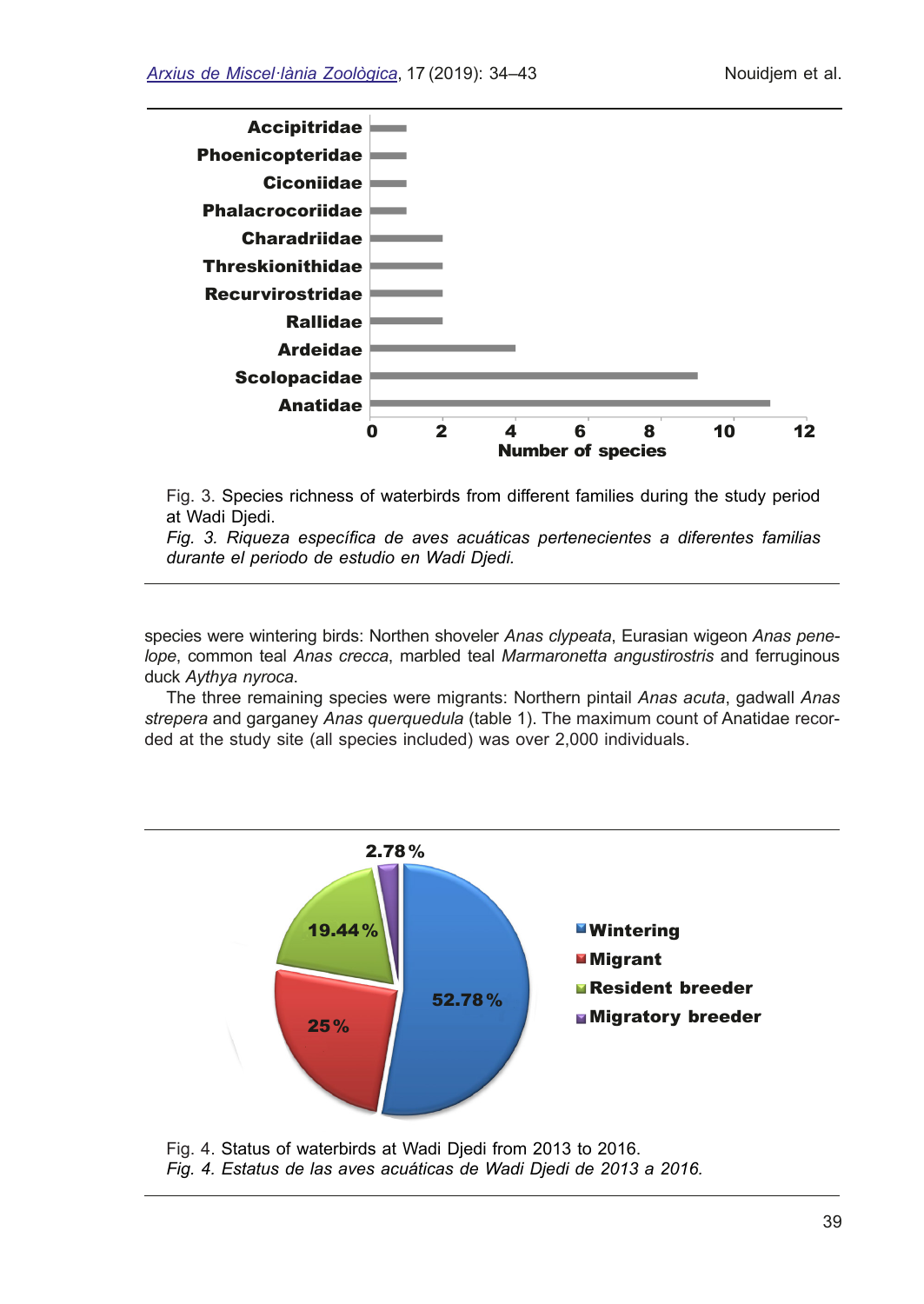

Fig. 5. Anatidae Family in Wadi Djedi. *Fig. 5. Familia Anatidae en Wadi Djedi.*

#### Ardeidae

Four species were observed, only one of which, the great egret *Ardea alba,* was a migrant species. The others were wintering species: cattle egret *Bubulcus ibis*, little egret *Egretta garzetta,* and grey heron *Ardea cinerea*. They were poorly represented and usually seen on shallow shorelines.

#### **Scolopacidae**

Nine species of this small wader family were observed. Four were migrant species: common snipe *Gallinago gallinago,* dunlin *Calidris alpina*, sandpiper *Tringa stagnatilis,* and common redshank *Tringa tetanus*. These four species were mainly observed only once or twice during the study period, especially during their post–breeding passage. Five wintering species were noted: spotted redshank *Tringa erythropus*, common greenshank *Tringa nebularia*, little stint *Calidris minuta,* green sandpiper *Tringa ochropus,* and common sandpiper *Actitis hypoleucos*.

#### Rallidae

Only two species of the Rallidae family were observed: the common coot *Fulica atra* and the common moorhen *Gallinula chloropus*. Both are resident breeders in the area and seen during the breeding period in the boundary waters next to the site containing the *Phragmites*. Egg fragments and nests with eggs found in the vegetation confrmed the breeding success of this species.

#### Recurvirostridae

Two resident breeder species were found from this family, the tow black–winged stilt *Himantopus himantopus* and avocet *Recurvirostra avosetta*. They were observed almost throughout the year in fuctuating numbers; breeding pairs were observed during June and July. Eggs and chicks found on 15 May 2016 confrmed the breeding success of this species.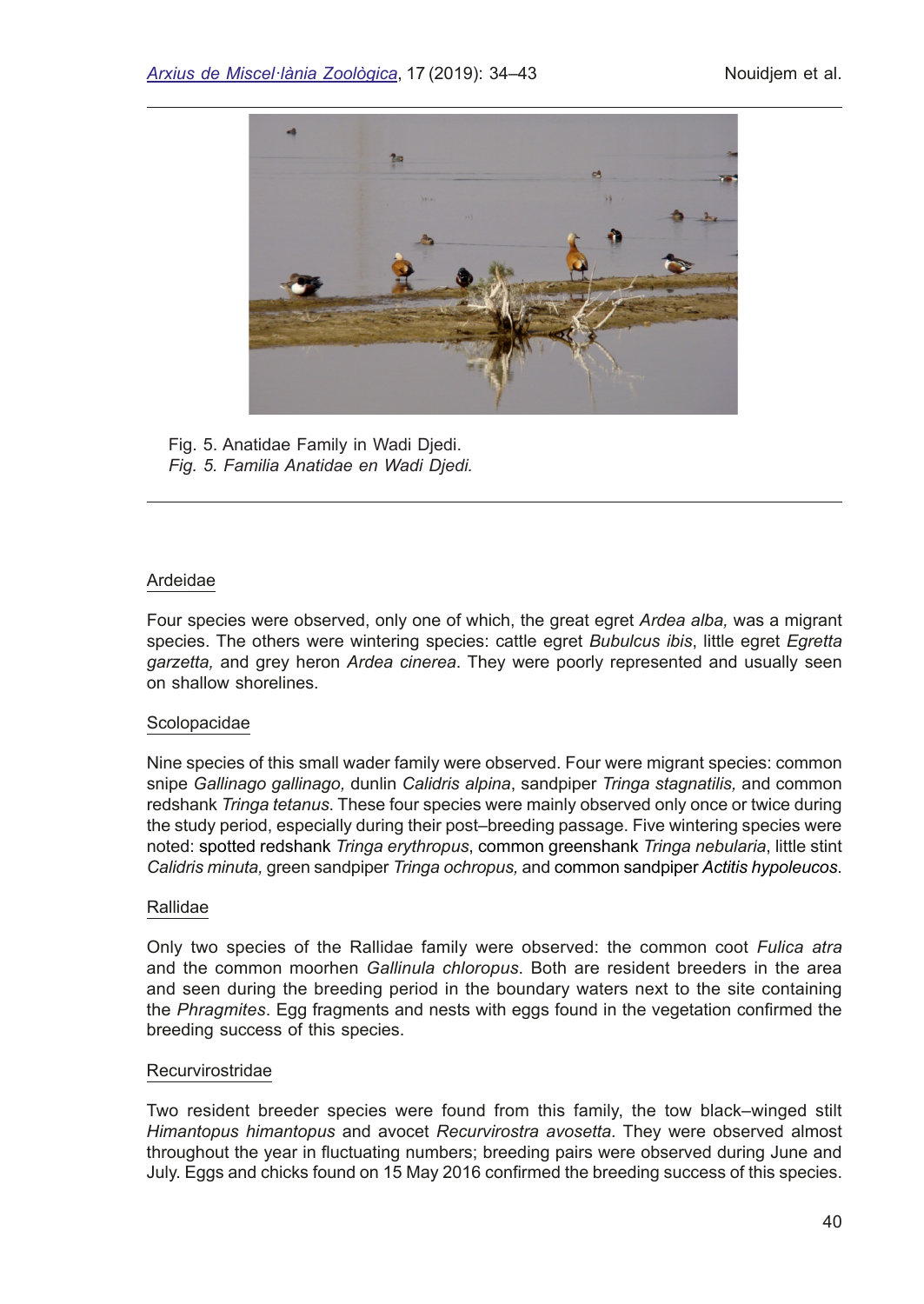#### Threskiornithidae

The [Eurasian spoonbill](http://www.iucnredlist.org/details/22697555/0) *Platalea leucorodia* and the [glossy ibis](http://www.iucnredlist.org/details/22697422/1) *Plegadis falcinellus* have wintering status in the region. These species are generally present in the site in very small numbers, not exceeding 20 individuals for either species (table 1).

#### Charadriidae

For this family, two species were found; the ringed plover *Charadrius hiaticula* (migrant species) and the kentish plover *Charadrius alexandrines* (resident breeder species). Both have a sedentary status. Their presence was confrmed after breeding pairs were observed in April and May 2016 when nests with two and three eggs were found in the northern border of the site.

#### Phalacrocoraciidae

Most of the population of the great cormorant *Phalacrocorax carbo* (wintering species) winters on the coasts of the Mediterranean and the fresh waters of the interior. Some individuals can reach the northern Sahara (Isenman and Moali, 2000). Fifty to 70 individuals were observed in November 2015 and January 2016 (table 1).

#### Ciconiidae

The white stork *Ciconia ciconia* (migratory breeder) is an anthropophilic species. It nests voluntarily in the cities and the villages where it chooses high points to build its nest. They were regularly observed feeding in the wetland, from January till August. A maximum of 87 individuals was recorded at the site on 4 October 2013 (table 1).

#### Phoenicopteridae

The greater famingo *Phoenicopterus roseus* (wintering species) is a characteristic species of salt wetlands. It was regularly observed in high numbers from September until the end of May. The highest number of birds, 280, was recorded in January 2014 (table 1).

#### Accipitridae

The Western marsh–harrier *Circus aeruginosus* (wintering species) was the only species observed from this family. It was seen throughout winter, from November to April. Low numbers were recorded in the southern part of the Wadi.

# **Discussion**

Anatidae was the most abundant family in terms of richness and number, with 11 species and a maximum abundance exceeding 2,000 individuals from the total species combined in December and January 2013. Except for Scolopacidae, with nine species detected, all other families were poorly represented.

Breeding was confrmed for some species, such as the ruddy shelduck *Tadorna ferruginea,*  which had not been reported previously in the Wadi Djedi. Reproduction of this species had been reported previously in the valley of Oued Righ in the south of Ziban by Nouidjem et al. (2016). Species of greatest conservation concern, listed as Endangered Species in the category (VU) of the IUCN Red List (Birdlife International, 2004), were the marbled teal *Marmaronetta angustirostris* and the ferruginous duck *Aythya nyroca*.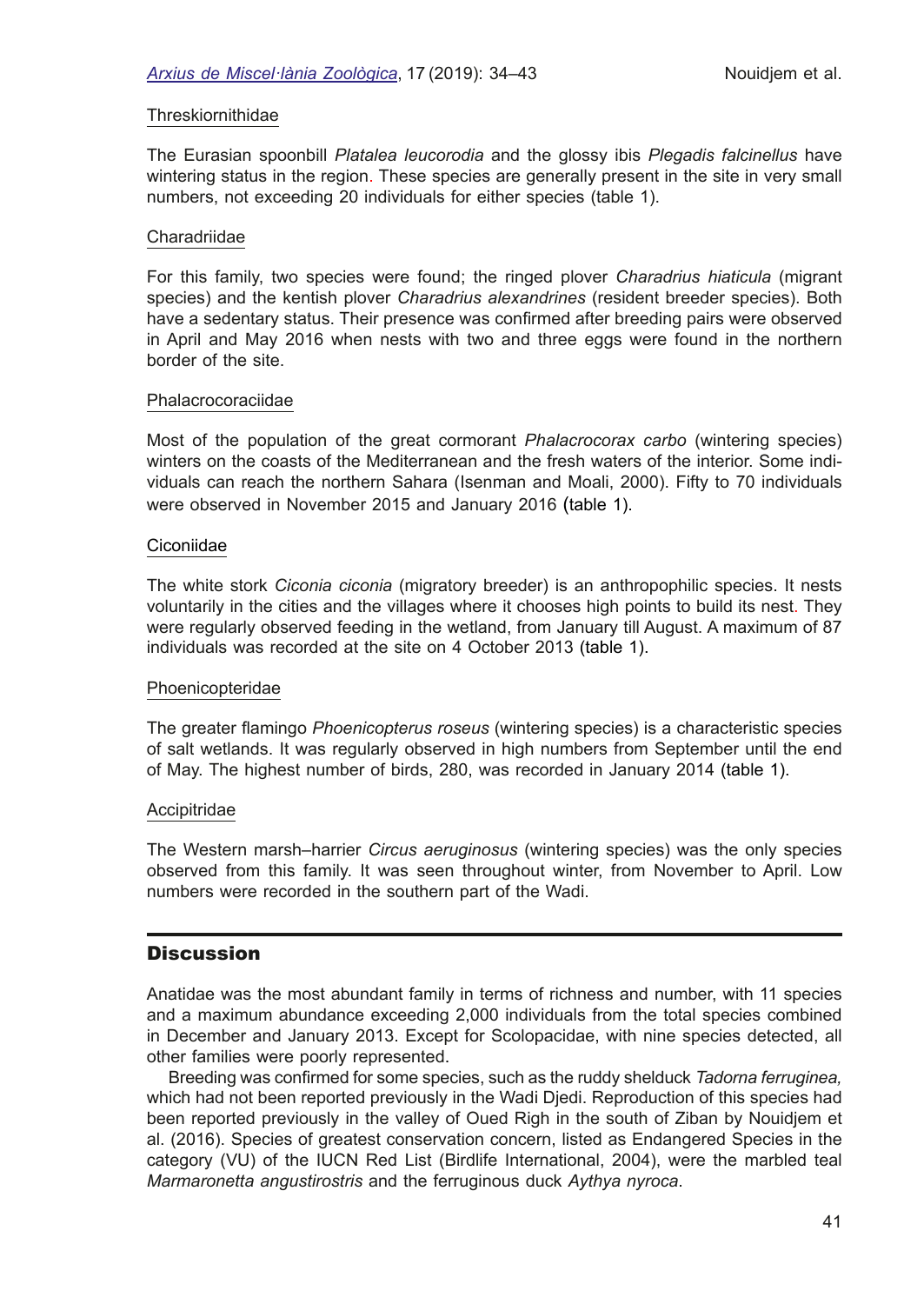Taken together, our results show that Wadi Djedi plays an important role in the wintering and breeding of waterbirds and also serves as a stopover site for migrant species during their trans–Saharan migration journeys. This work underscores the general ecological signifcance of the Ziban Oasis in southeast Algeria, and the checklist of waterbirds at Wadi Djedi emphasizes the ecological and ornithological value of this wetland.

#### **References**

- Ballais, J. L., 2010. Des oueds mythiques aux rivières artifcielles: l'hydrographie du Bas– Sahara algérien. *Physio–Géo. Géographie physique et environnement*, 4: 107–127.
- Bensaci, E., Bouzegag, A., Guergueb, E., Bounab,C., Brahmia, H., Nouidjem, Y., Zeraoula, A., Bouaguel, L., Saheb, M., Metlaoui, S., Mayache, B., Bouselama, Z., Houhamdi, M., 2010. Chott Merouane: A new breeding site of Greater Flamingo *Phoenicopterus roseus*. *Bulletin of the Flamingo Specialist Group*, 18: 33–37.
- Bensaci, E., Saheb, M., Nouidjem, Y., Bouzegag, A., Houhamdi, M., 2013. Biodiversité de l'avifaune aquatique des zones humides sahariennes: Cas d'Oued Righ (Algérie). *Physio–Géo. Géographie physique et environnement,* 7: 31–42.
- Bensaci, E., Saheb, M., Nouidjem, Y., Zoubiri, A., Bouzegag, A, Houhamdi, M., 2015. Status, Habitat Use, and Behaviour of Wintering Greater Flamingos *Phoenicopterus roseus* in Semi–Arid and Saharan Wetlands of Algeria. *International Journal of Biological, Biomolecular, Agricultural, Food and Biotechnological Engineering*, 9(3): 350–355.
- BirdLife International, 2004. Threatened Birds of the World. CD–ROM. Cambridge, UK
- Blondel, J., 1975. Analyse des peuplements d'oiseaux d'eau. Elément d'un diagnostic écologique. I: La méthode des échantillonnages fréquentiels progressifs (E.F.P). *Terre et Vie*, 29: 533–589.
- Bouzegag, A., Bensaci, E., Saheb, M., Nouidjem, Y., Houhamdi, M., 2013. [Ecologie de la](http://northafricanbirds.wordpress.com/2014/05/05/ecologie-sarcelle-marbree-oued-righ-sahara-algerien/) Sarcelle marbrée (*Marmaronetta angustirostris*[\) dans l'éco–complexe de zones humides](http://northafricanbirds.wordpress.com/2014/05/05/ecologie-sarcelle-marbree-oued-righ-sahara-algerien/) [de la vallée de l'Oued Righ \(Sahara](http://northafricanbirds.wordpress.com/2014/05/05/ecologie-sarcelle-marbree-oued-righ-sahara-algerien/) algérien). *[Bulletin de l'Institut Scientifque, Rabat,](http://israbat.ac.ma/spip.php?article379) [section Sciences de la Vie](http://israbat.ac.ma/spip.php?article379),* 35: 141–149.
- Fishpool, L. D., Evans, M. I., 2001. *Important Bird Areas in Africa and associated islands: Priority sites for conservation*. Cambridge: BirdLife International.
- Green, A. J., Elmberg, J., 2014. Ecosystem services provided by waterbirds. *Biological Reviews,* 89 (01): 105–122.
- Heim de Balsac, H., Mayaud, N. 1962. Les oiseaux du nord ouest de l'Afrique: distribution géographique, écologie, migration, reproduction. Le Chevalier, Paris.
- Houhamdi, M., Bensaci, E., Nouidjem, Y. Bouzegag, A., Saheb, M., Samraoui, B., 2008. Ecoethology of Greater Flamingo *Phœnicopterus roseus* in the Wetland Complex of Oued Righ (Algerian Oriental Sahara). *Aves*, 45(1): 15–27.

Isenmann, P., Moali, A., 2000. *Birds of Algeria*. Société d'Etudes Ornithologiques de France.

- Lamotte, J., Bourliere, A., 1969. *Problèmes d'écologie: l'échantillonnage des peuplements animaux des milieux terrestres*. Masson et Cie.
- Ledant, J. P., Jacob, J. P., Jacob, P., Malher, F., Ochando, B., Roche, J., 1981. Mise à jour de l'avifaune Algérienne. *Le Gerfaut*, 71: 295–398.
- Legendre, L., Legendre P., 1979. Ecologie numérique 2: la structure des données écologiques. Masson: Paris et les Presses de l'Université du Québec.

Nouidjem, Y., Bensaci, E., Bouzegag, A., Saheb, M., Houhamdi, M., 2014. Status and ecology of Ruddy shelduck *tadorna ferruginea* in wetlandcomplex of oued righ valley (Algerian Sahara). *International Journal for Environment & Global Climate Change,* 2(1): 13–22.

Nouidjem, Y., Merouani, S., Mimeche, F., Bouzegag, A., Bensaci, E., Saheb, M., Houhamdi, M., 2016. On the breeding ecology of the Ruddy Shelduck (*Tadorna ferruginea*) (Anseri– formes: Anatidae) In Oued Righ Valley (South–East of Algeria). *Journal of Biodiversity*